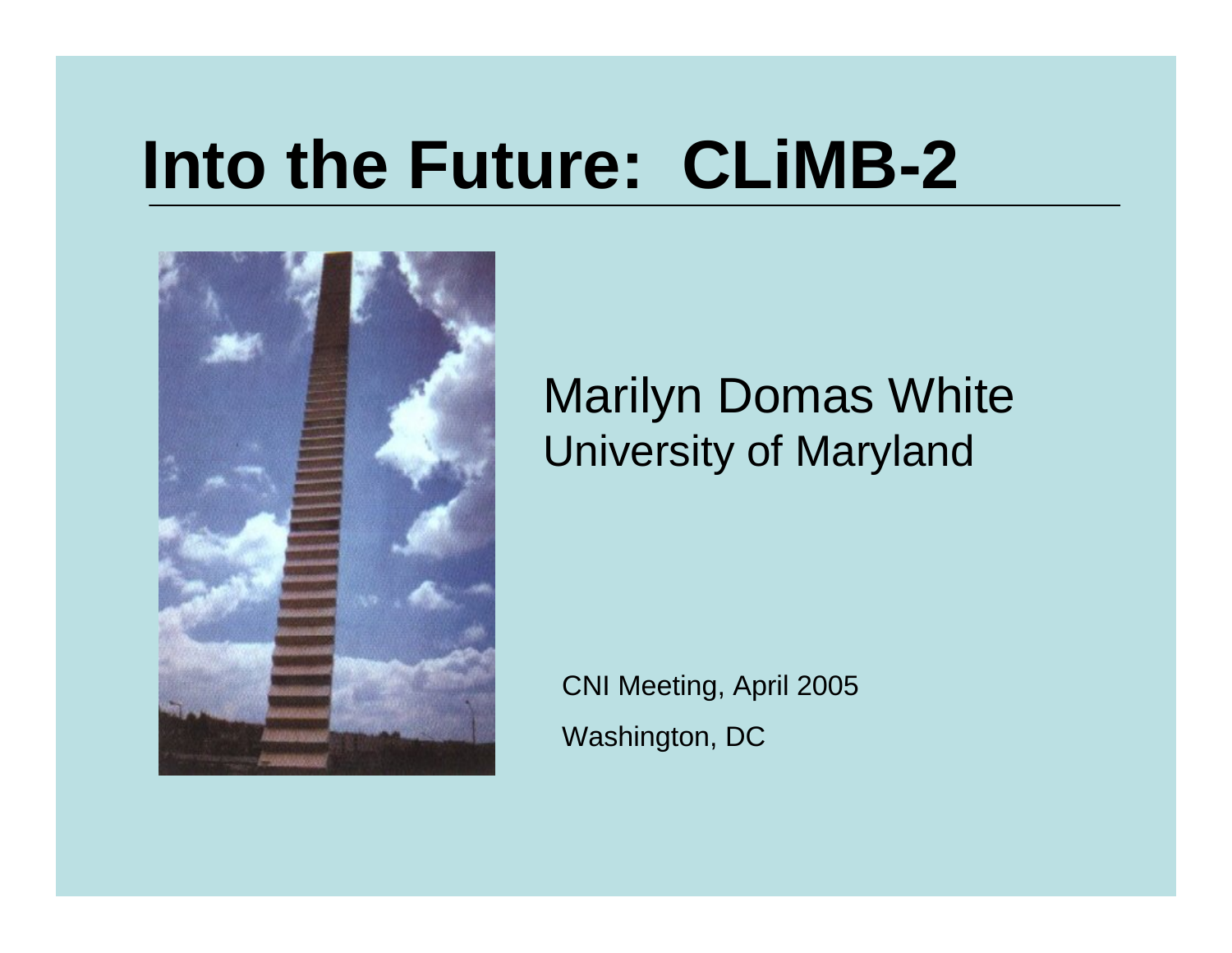## Status as of April 2005

- Assembled CLiMB-2 team at UMD.
- Met with internal partners at UMD.
- Met with potential external partners.
- Established goals and objectives.

- Selecting and negotiating with partners.
- Writing prospectus for Mellon.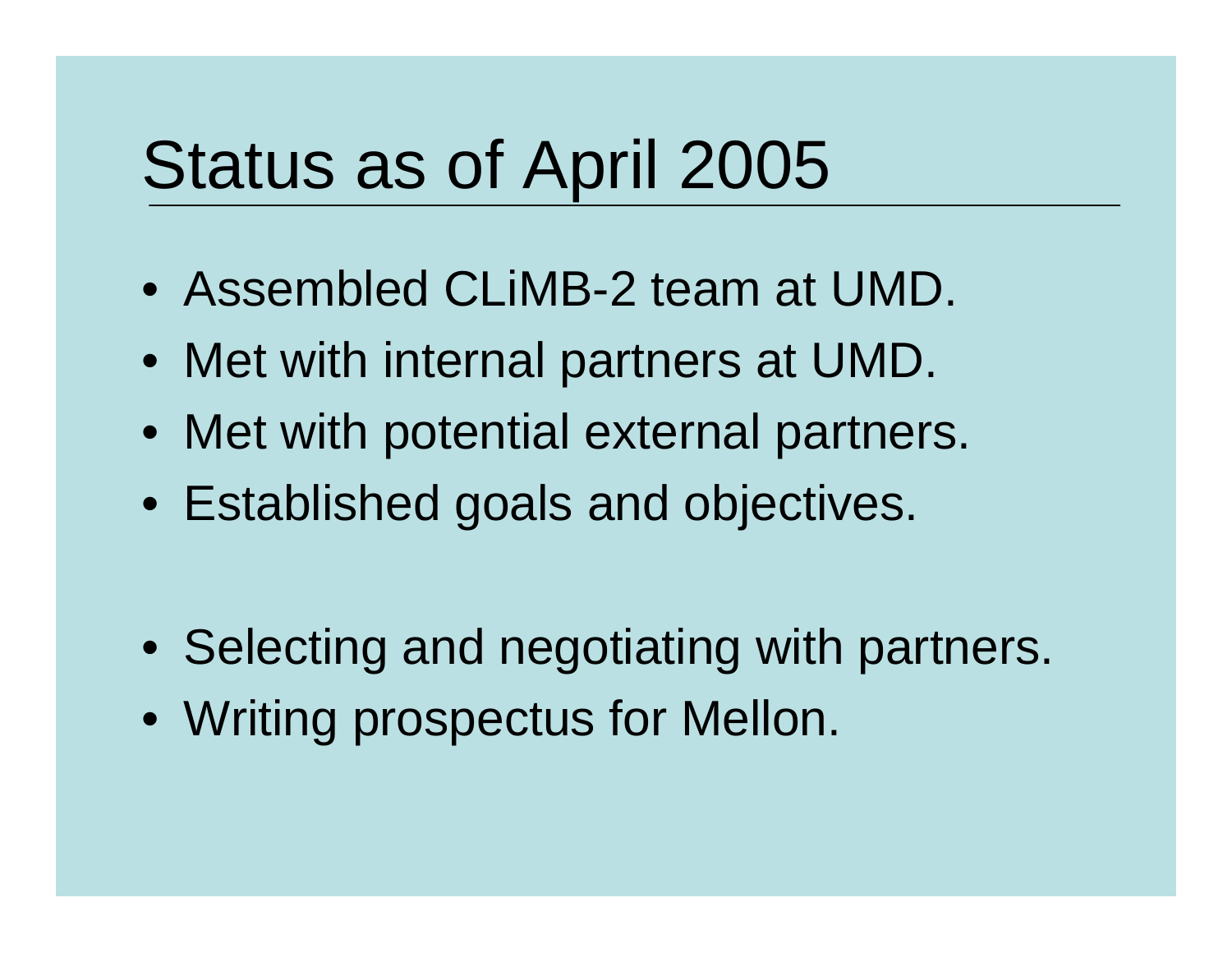# Goals of CLiMB-2

- Improving the cataloging toolkit, especially to extract terms from unstructured text.
- Testing its applicability in different kinds of situations: images, texts.

• Testing its use in a normal cataloging situation.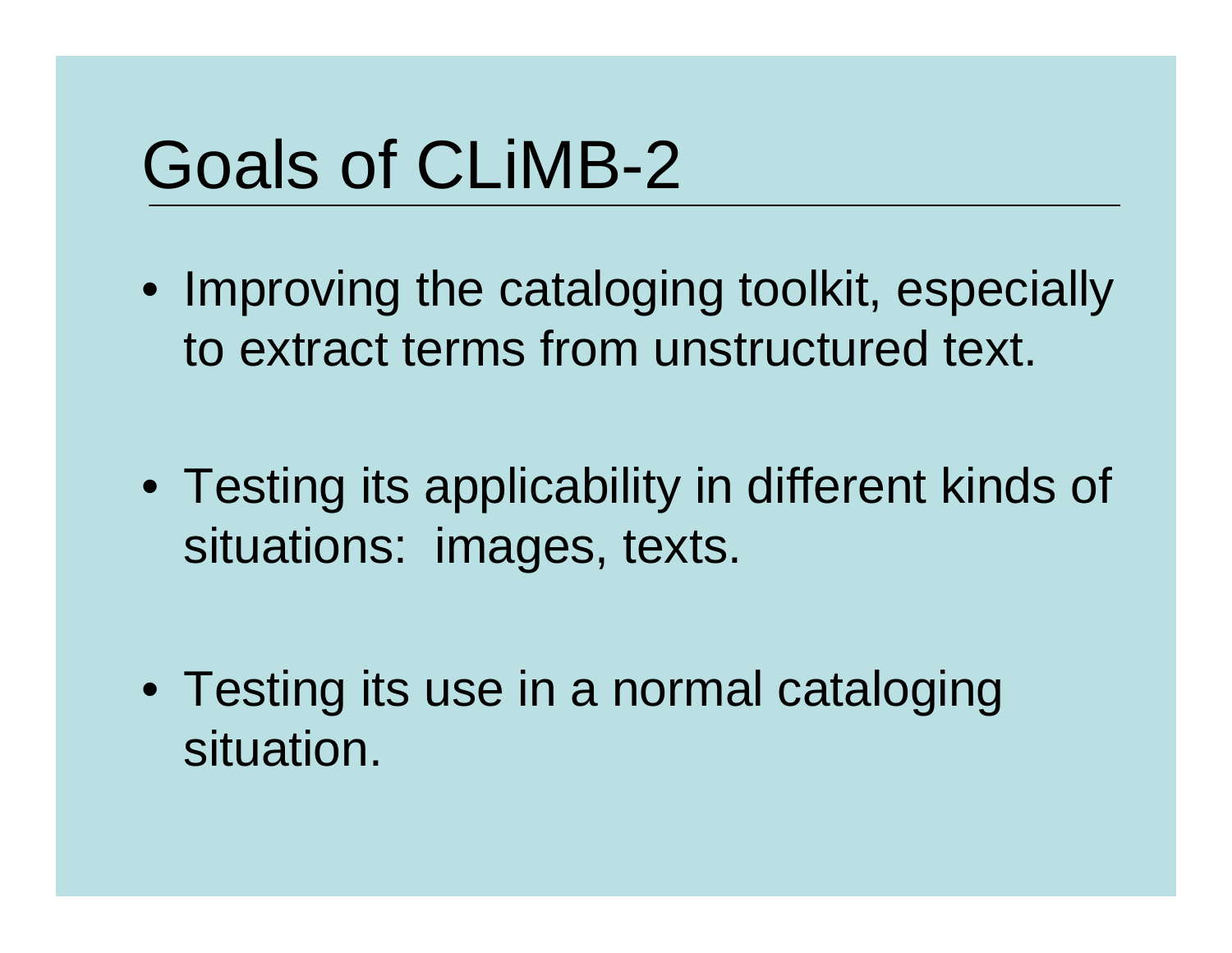# Goals of CLiMB-2

• Evaluating its impact on image cataloging.

• Evaluating its impact on actual searching by image searchers.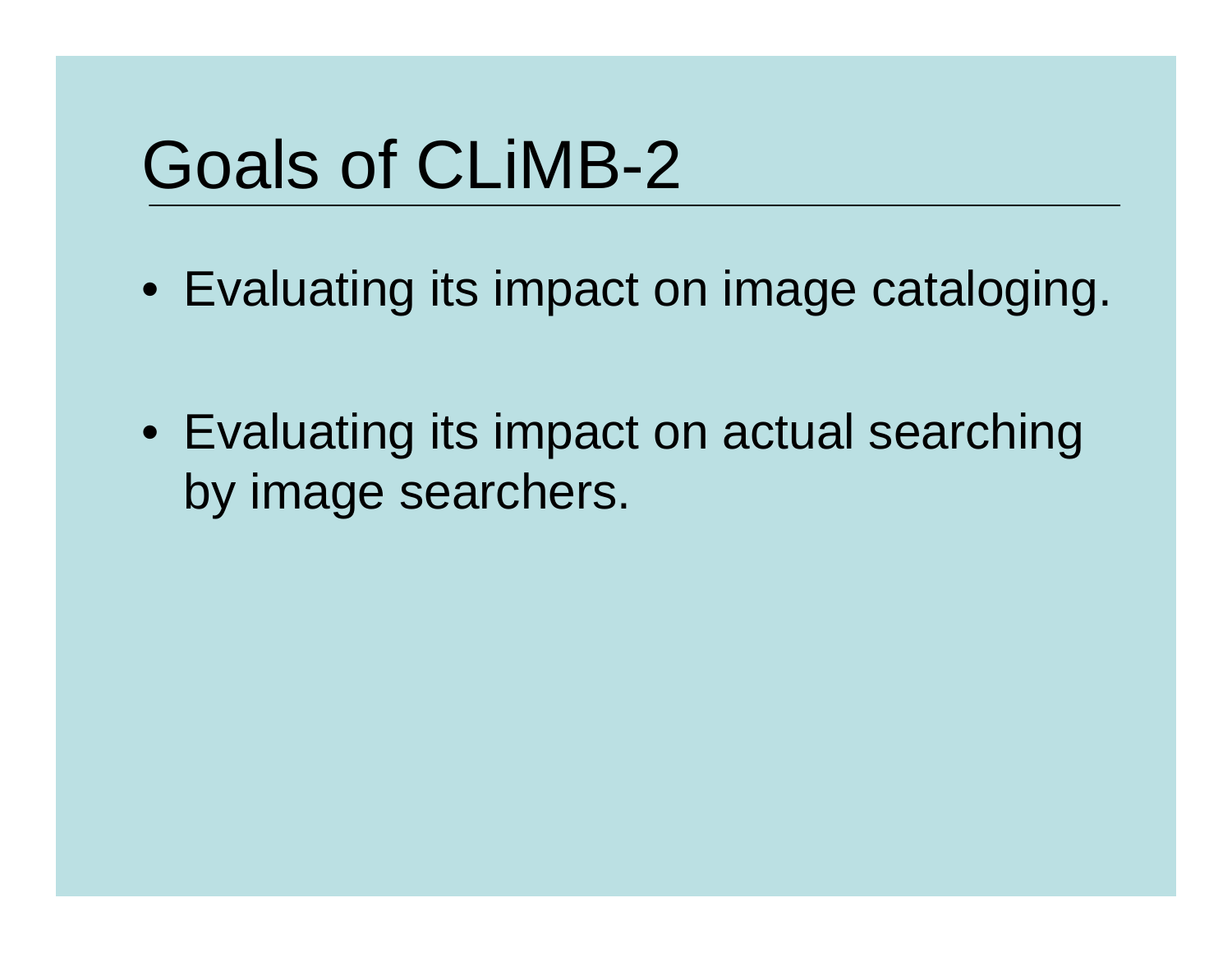## Research in CLiMB-2

- Effectiveness of CLiMB toolkit for extracting metadata.
- Impact on image cataloging practice.
- Interaction with thesauri for art.
- Impact on retrieval.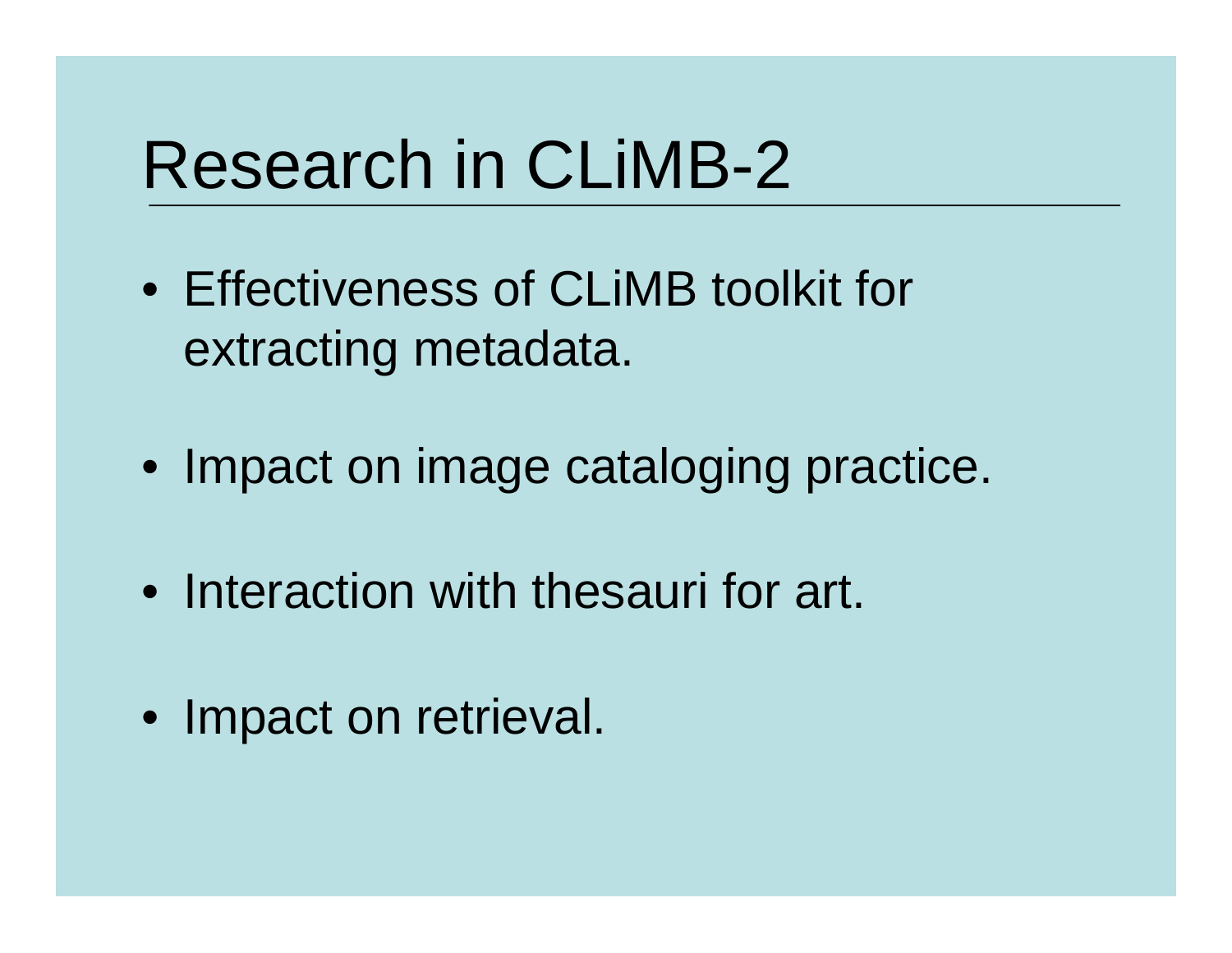- How can the CLiMB toolkit mine structured and unstructured texts more effectively for metadata terms? Issues include:
	- Reference (different types of anaphora, both explicit and implicit)
	- Topic tracking
	- Comparative/constructive constructions
	- Narrative structure
	- Machine-learning techniques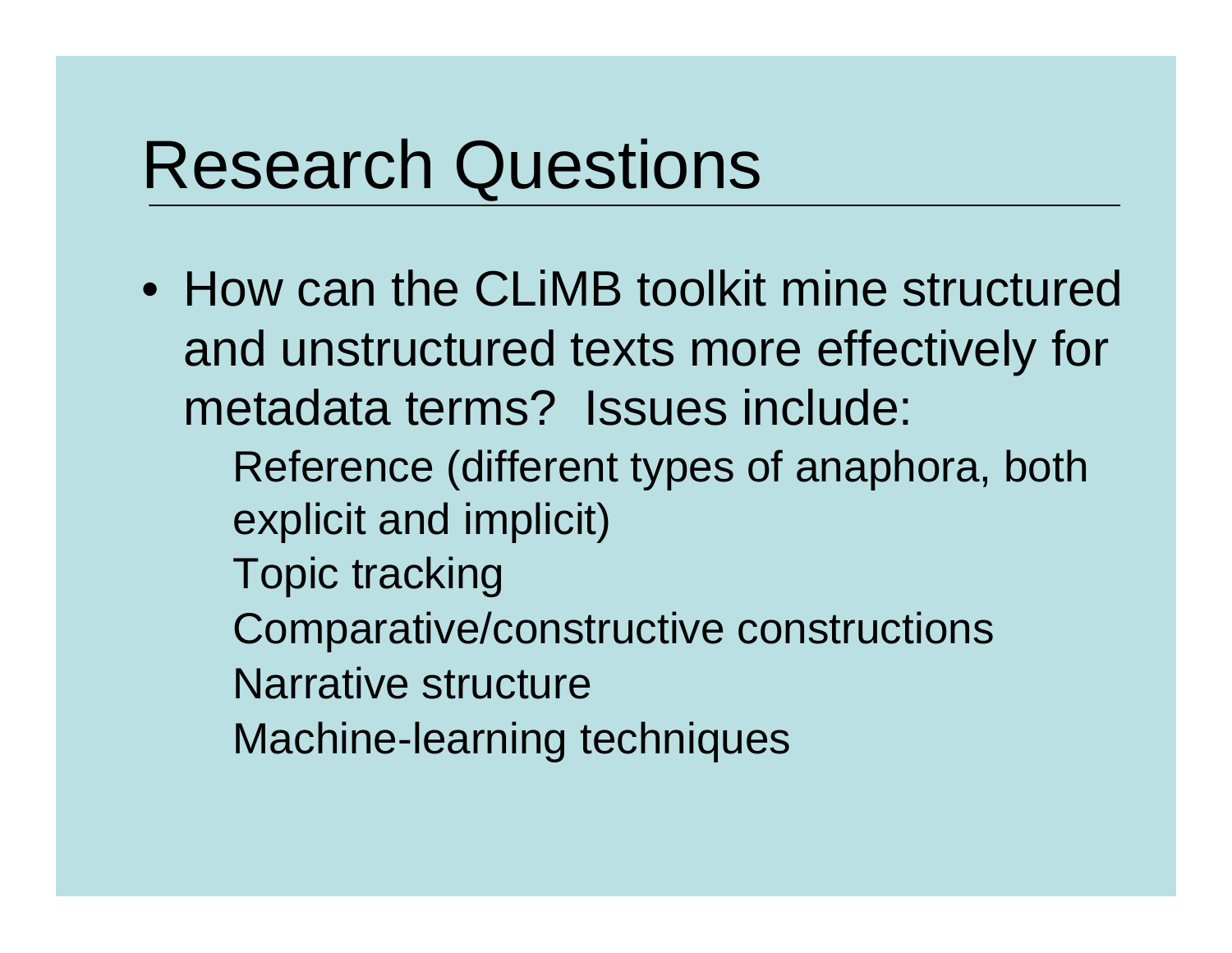- In terms of rhetorical and discourse structure, how do we characterize text that is most effective for yielding metadata terms?
- What procedures can enhance mapping extracted terms to controlled vocabularies?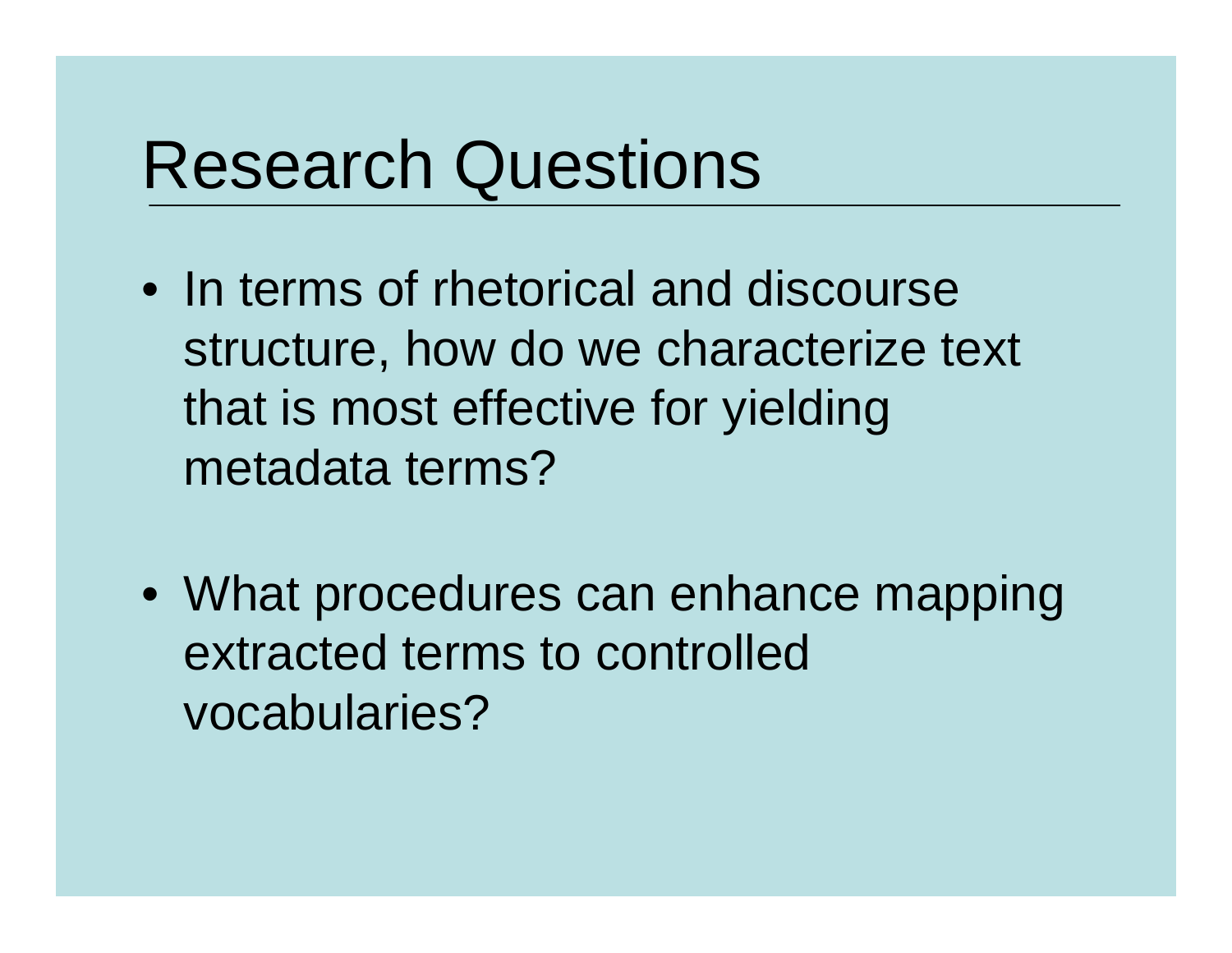- How does the CLiMB toolkit affect existing work practices for image catalogers?
- How can CLiMB generated terms be channeled to revise or update existing thesauri?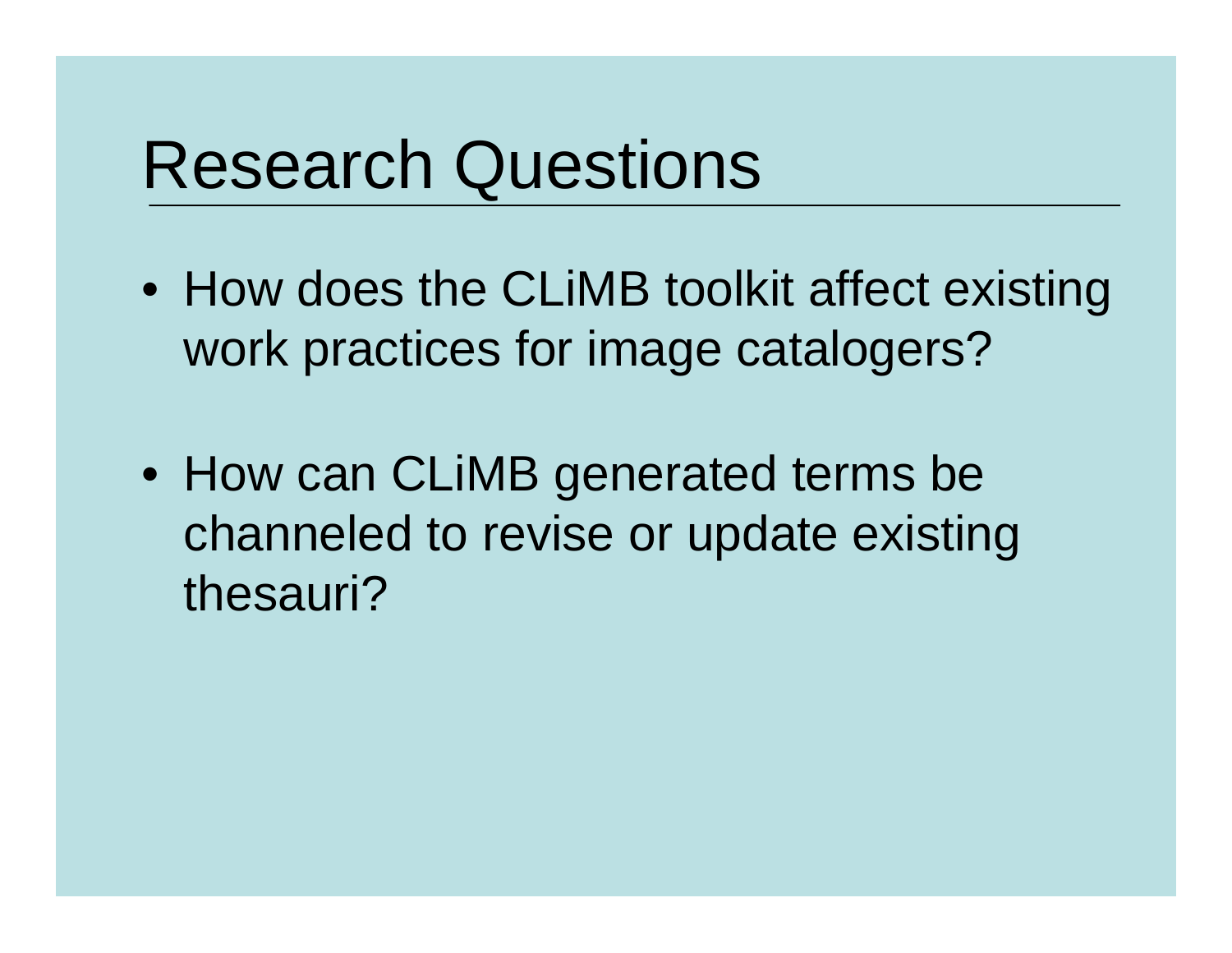- How do CLiMB generated terms affect searching for images by: Image professionals, including art historians
	- Others wanting to use images: Anthropologists **Historians** Urban planners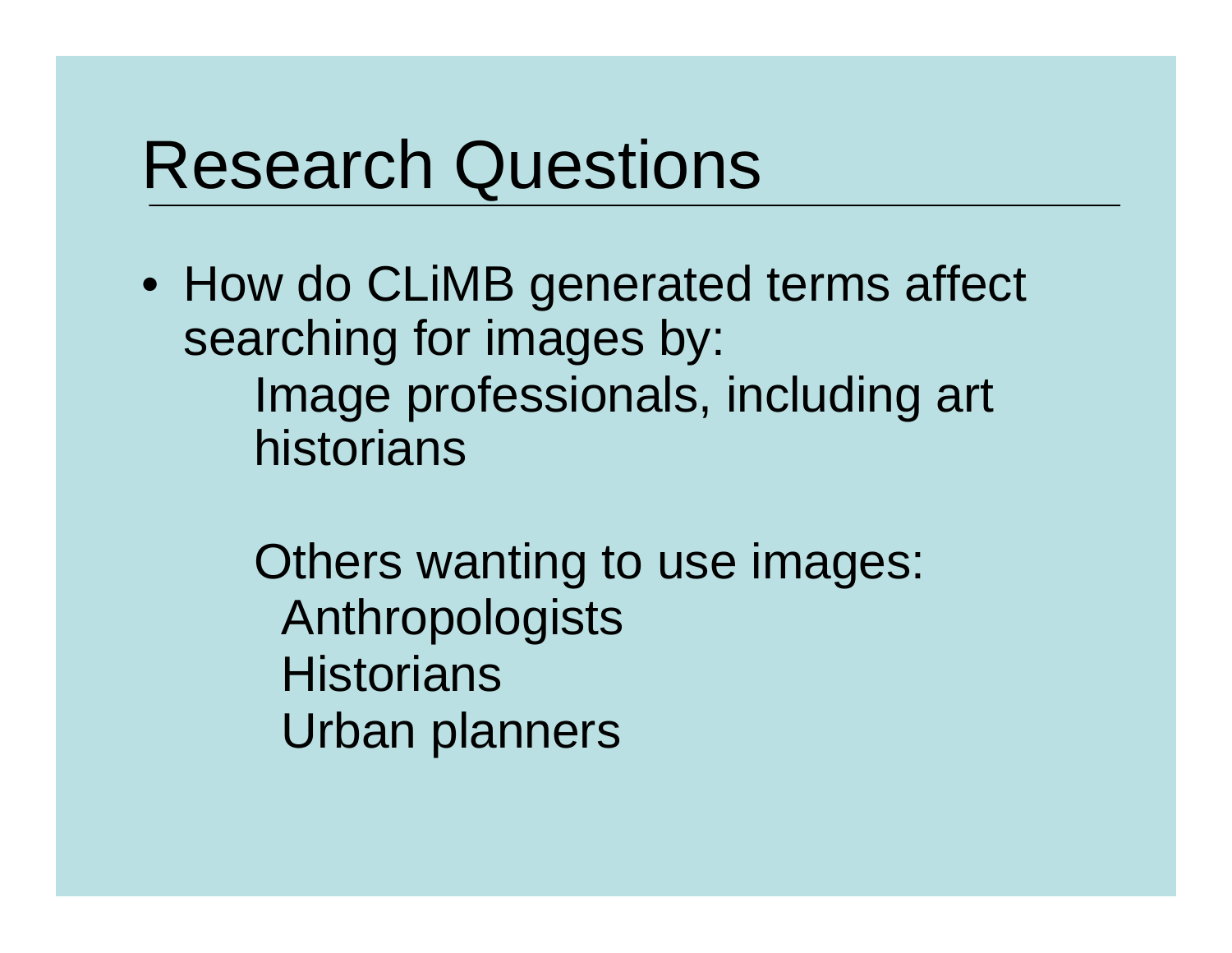# Building CLiMB Partnerships

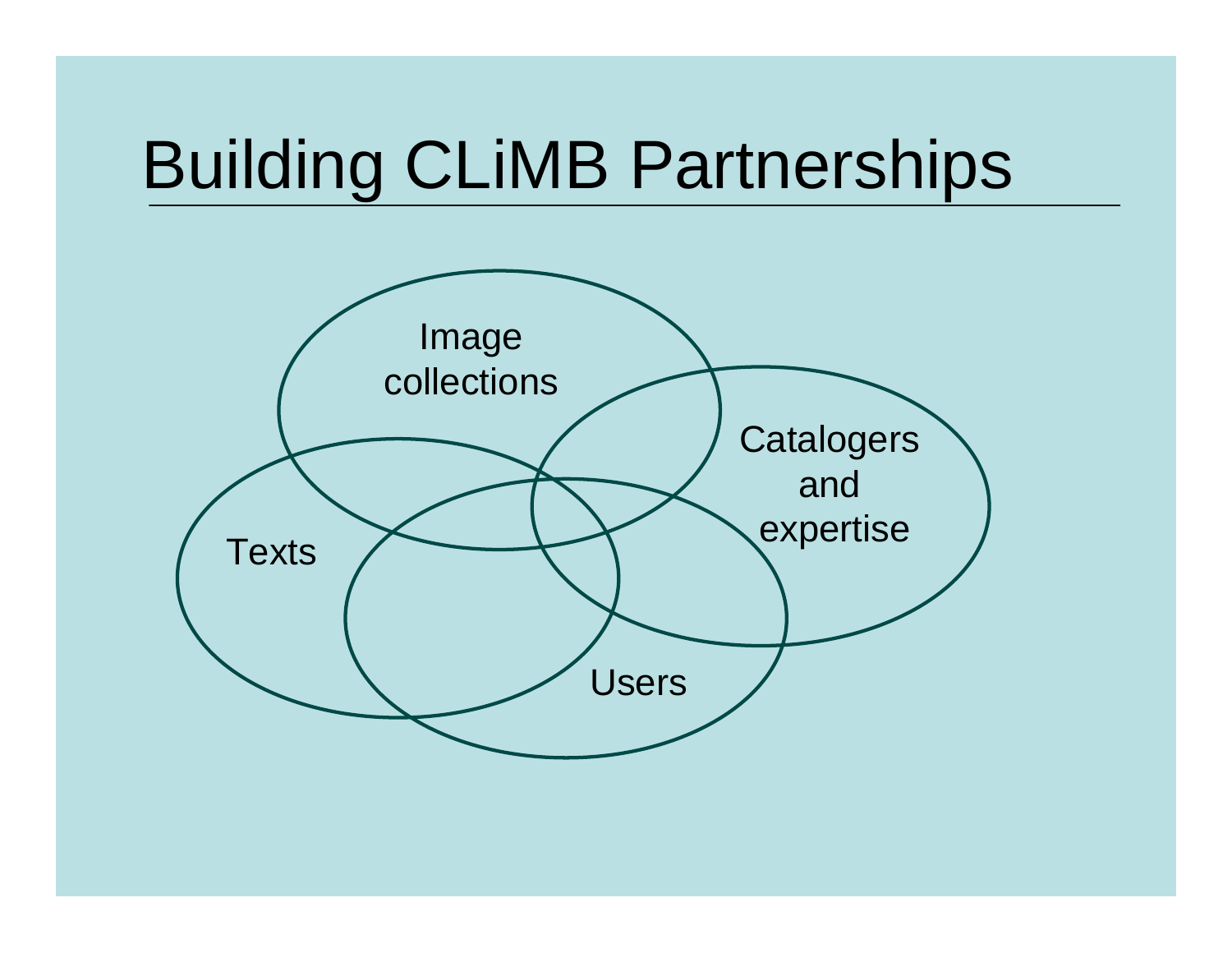## Tasks for Partners

• Provide metadata for image collection.

• Provide access to supporting texts, preferably in electronic form.

• Use the toolkit to generate metadata for the collection.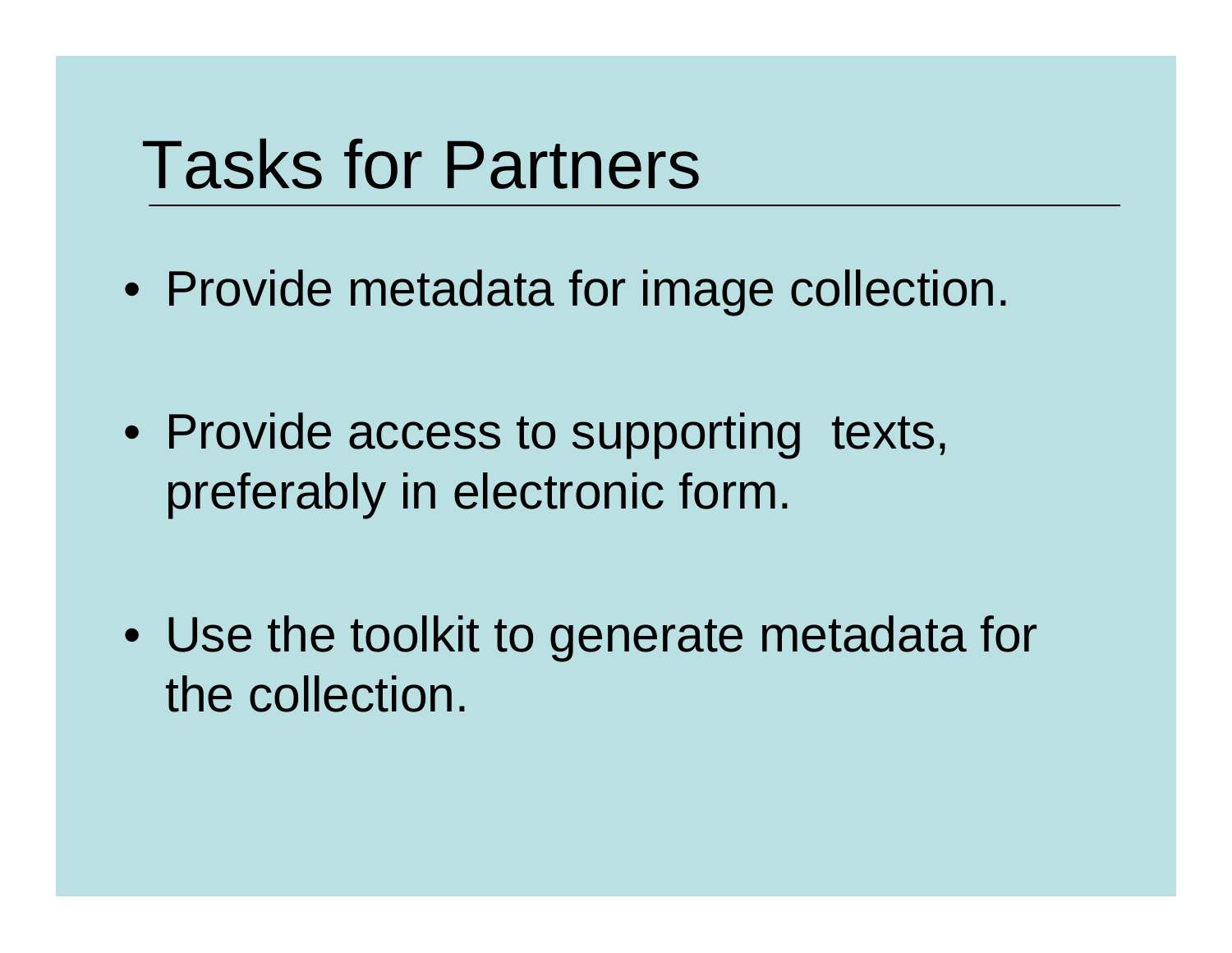## Tasks for Partners

• Evaluate toolkit for usability and other aspects.

•Facilitate access to clients for search studies.

• Provide advice and guidance on topics relevant to CLiMB-2.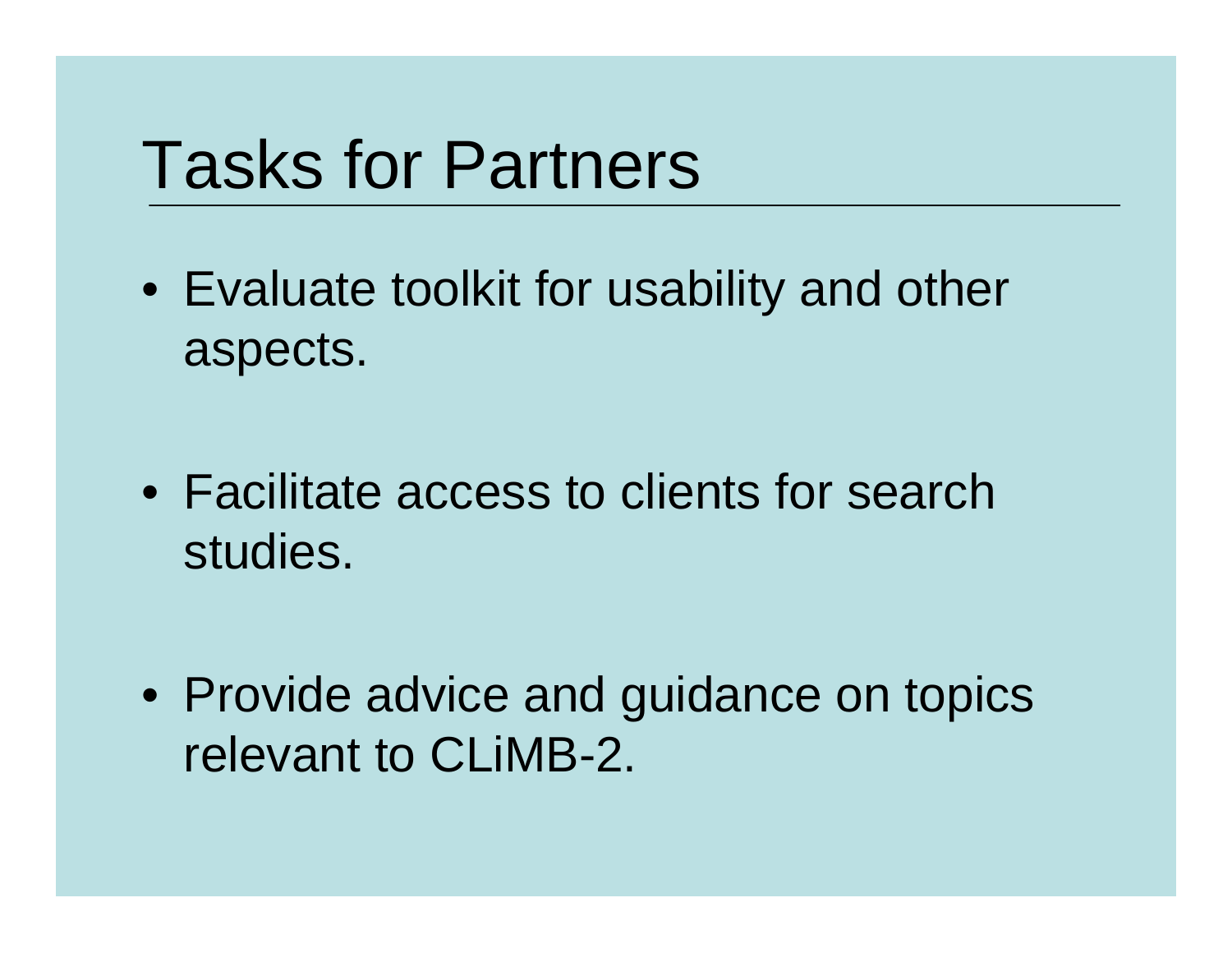## Scenario 1

- Partner has images, catalogers, image system, some electronic texts.
- Partner creates electronic versions of other texts.
- • CLiMB provides toolkit and trains partner's catalogers in its use.
- CLiMB observes use in normal cataloging situation.
- $\bullet$  CLiMB and partner conduct search studies with partner's normal client group.
- CLiMB conducts search studies with other user groups accessing partner's system.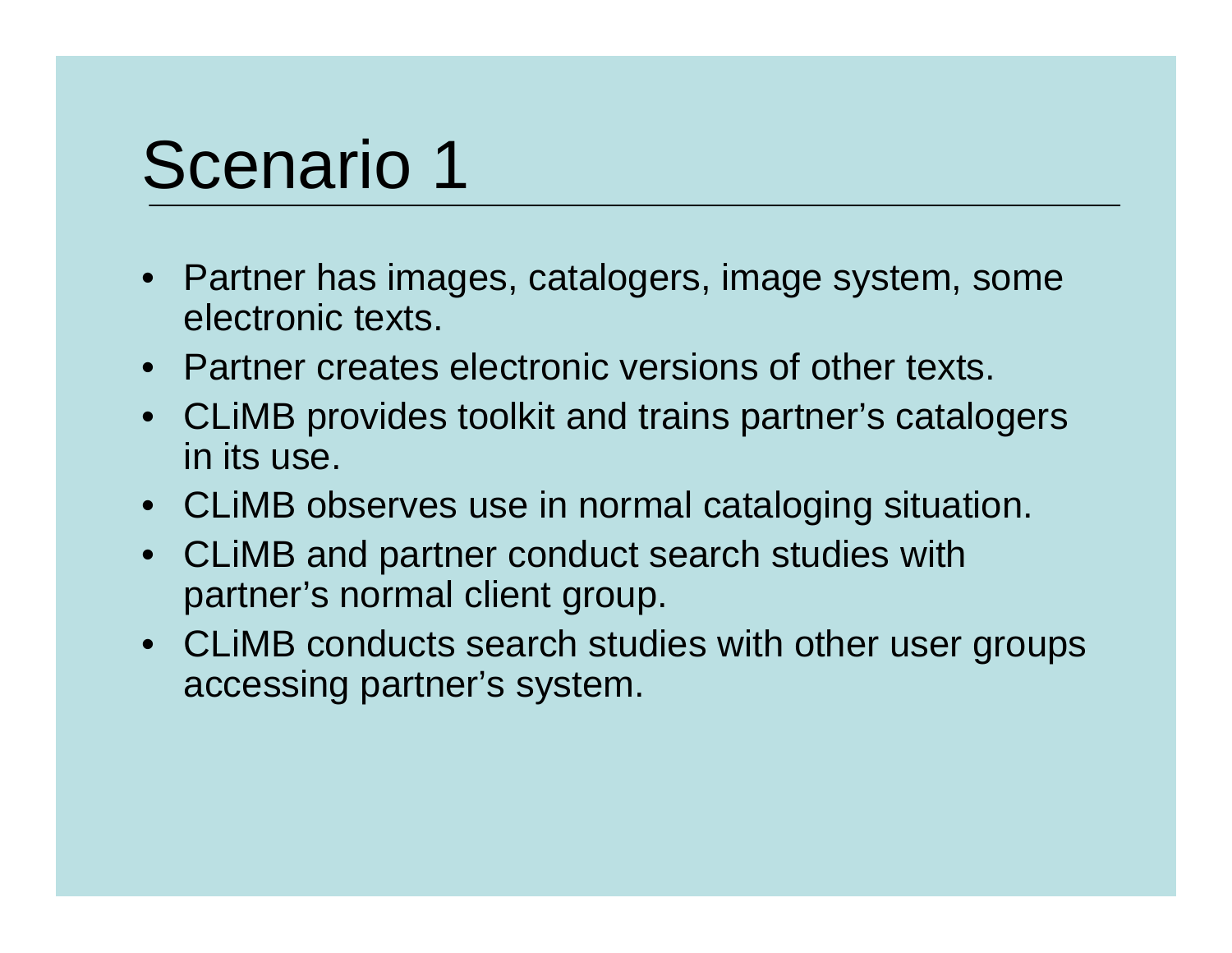## Scenario 2

- Partner provides images and existing metadata for use at CLiMB.
- CLiMB transfers text into electronic format.
- CLiMB uses toolkit and adds CLiMB terms to records.
- Collection is installed at UMD.
- CLiMB tests with UMD faculty and students, possibly other groups.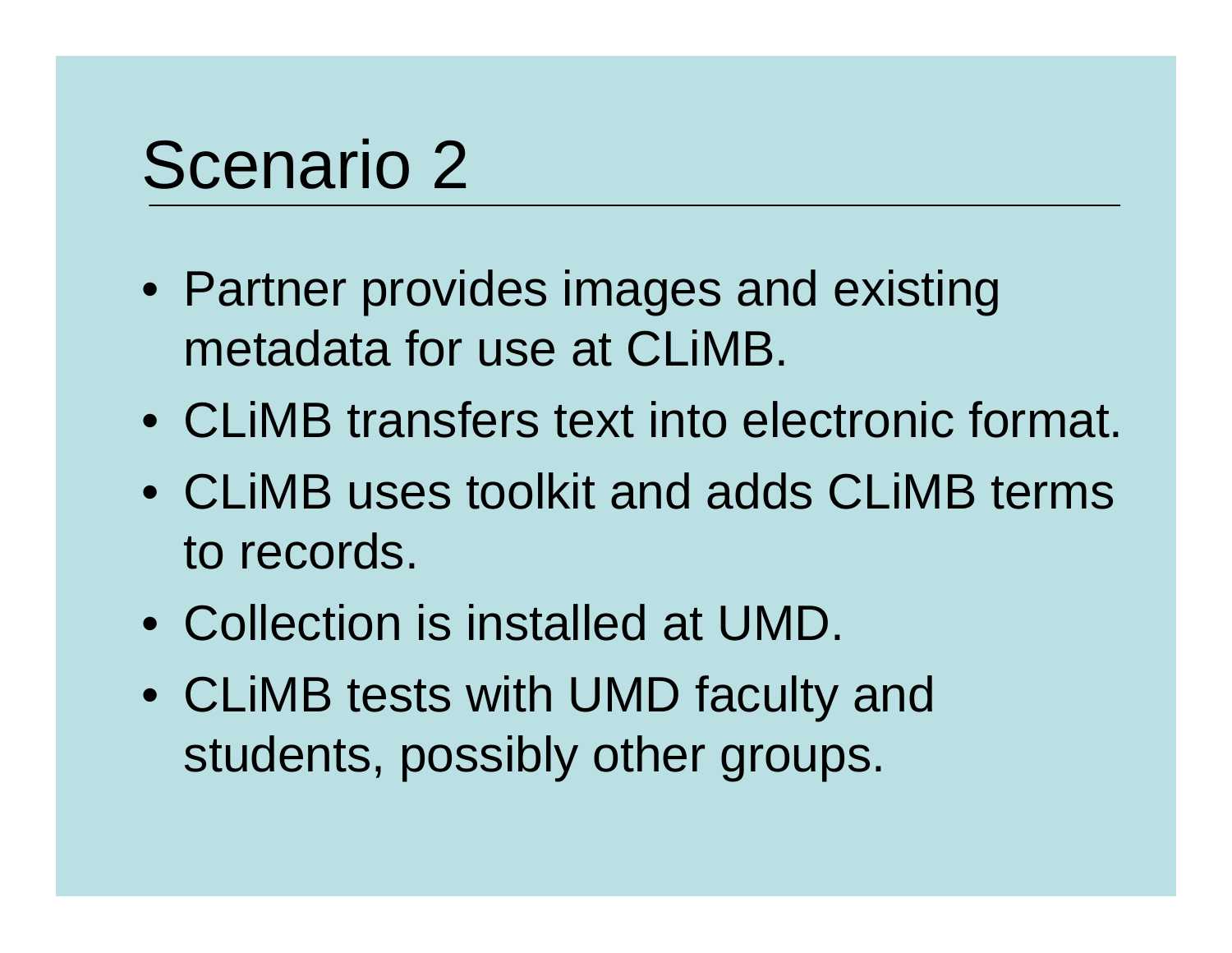## Scenario 3

- Partner provides images and metadata.
- CLiMB transfers text into electronic format.
- CLiMB trains partner's CLiMB-funded employee and supervisor in use of toolkit.
- Partner's employee uses toolkit and adds CLiMB terms to records, under partner's supervision.
- Partner retains collection at his site.
- CLiMB uses partner's clients in studies of searching effectiveness.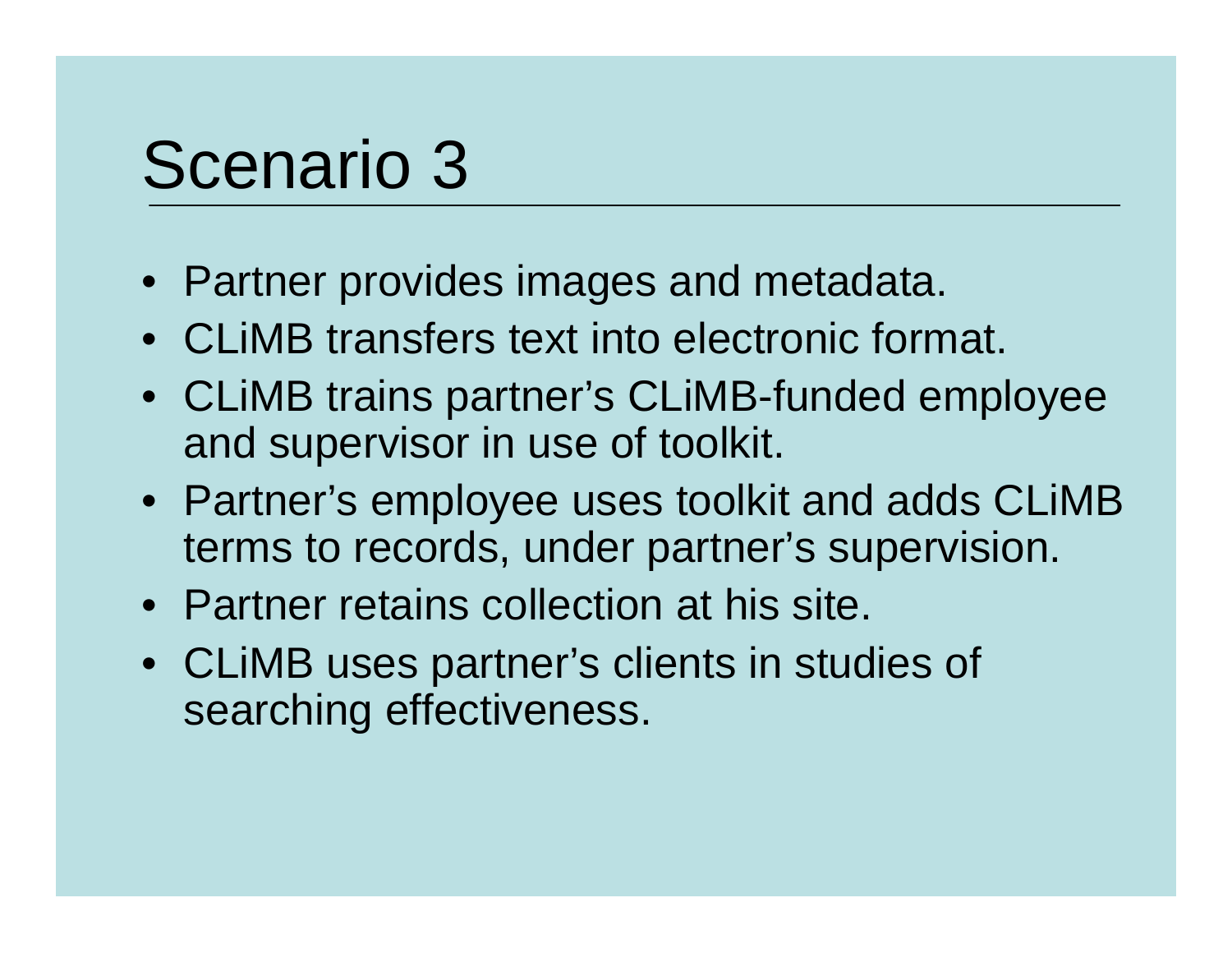## Benefits to Partners

- Metadata for subject access.
- Perhaps some funds to support use of toolkit.
- Knowledge that partner is involved in research to improve access to images – good for PR.
- Acknowledgment in all CLiMB presentations and publications.
- Participation in CLiMB's annual meetings with External Board.
- Gratitude of CLiMB team.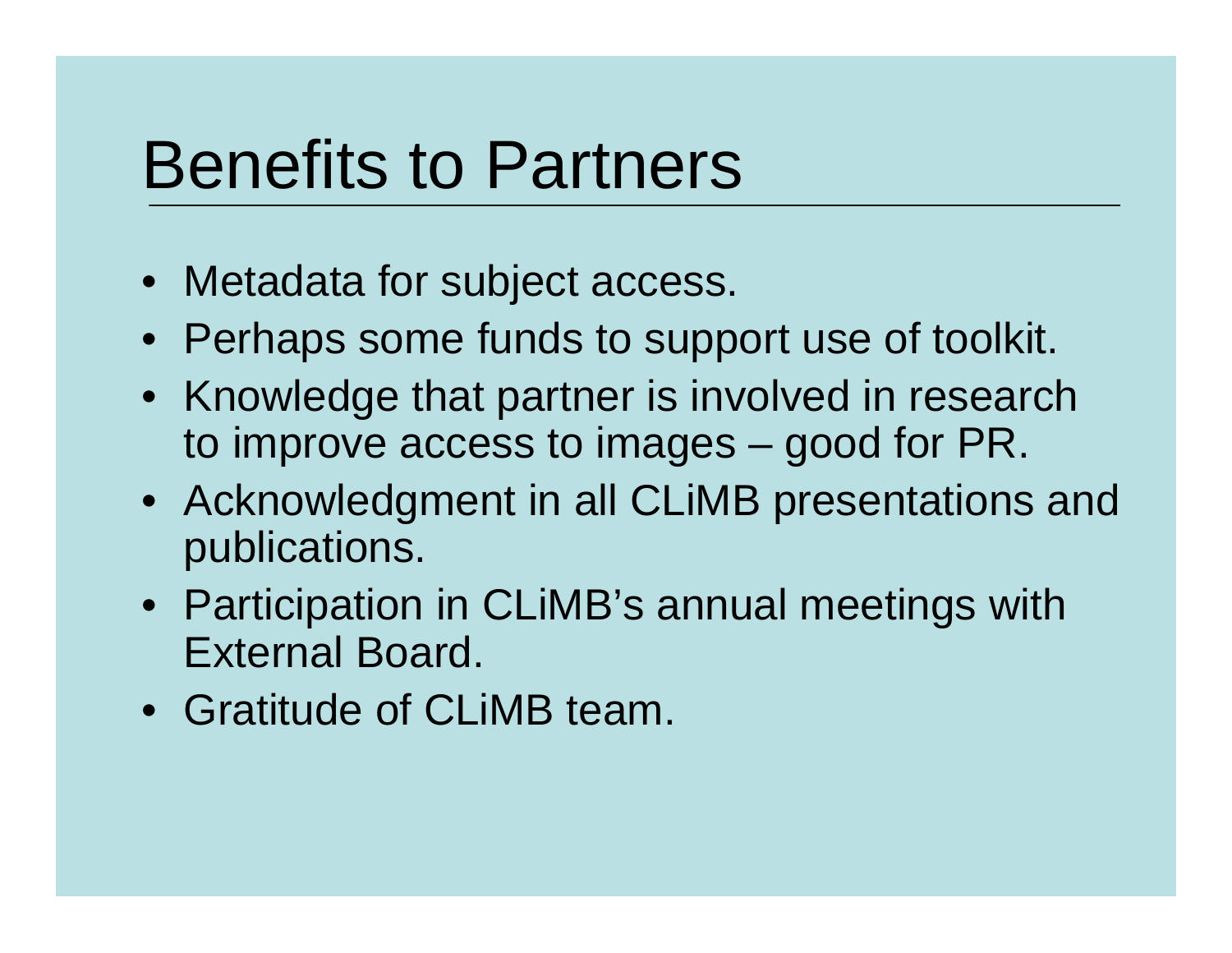# CLiMB-2 Project Team



Judith Klavans, co-PI Marilyn Domas White, co-PI Jimmy Lin, UMD Eileen G. Abels, UMD Dagobert Soergel, UMD Brooke Rosenblatt, UMD Angela Giral, CU (ret) Rebecca Passonneau, CU